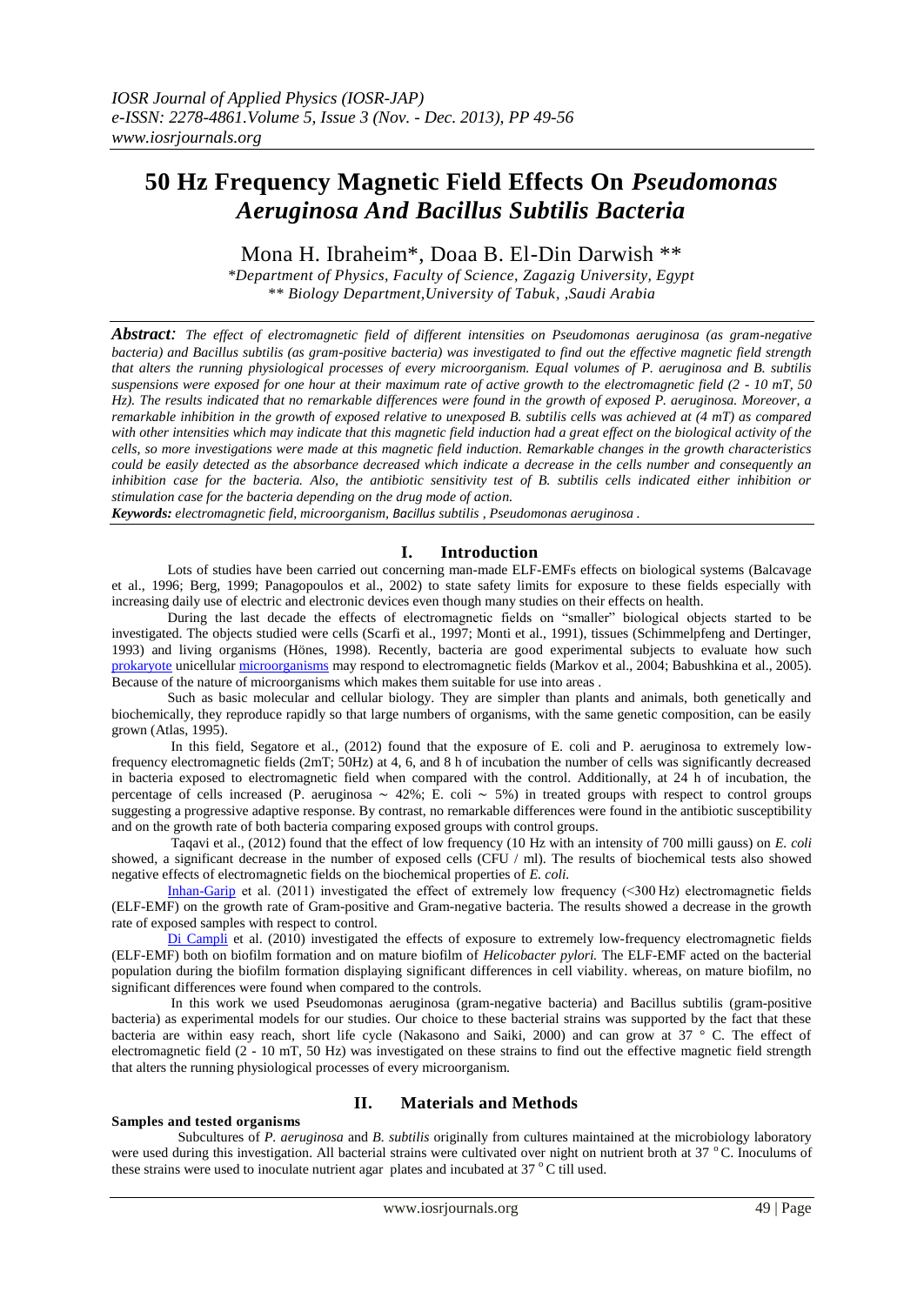## **Preparation of the bacterial cultures for exposure:**

- Bacterial cells were inoculated to sterilized nutrient broth in screw capped test tubes filled to 2/3 of their total volume and incubated overnight at  $37^{\circ}$ C.
- The bacterial cells were cultivated in 500 ml screw capped flasks containing 150 ml of sterilized nutrient broth.
- The cultures were incubated at  $37^{\circ}$ C and allowed to grow.
- Each culture obtained was divided under sterile conditions into two groups, one exposed to ELF-EMF and the other remained as control.
- The part of the culture to be exposed is sub-divided into three aliquots. These aliquots will be exposed simultaneously to the same field characteristics and used as replicates in each experiment.

#### **Magnetic field exposure facility**

 A homogenous magnetic field generated by a solenoid consisting of 320 turns from electrically insulated 2 mm cupper wire wound in a homogenous way around a cupper cylinder 2 mm thick, 5 cm diameter and 10 cm length. The temperature during the exposure period was  $37^\circ$  C; it was controlled using air conditioner. The Tubes of the exposed bacteria were putted in the middle of the coil by using supports to get a homogenous and higher magnetic field strength. The ends of the solenoid were connected to variac fed from the mains (220 V, 50 Hz), as shown in figure (1a).

 The magnetic field intensity was measured by means of hand held Gauss/Tesla meter, as the result proved its homogeneity among all the volume and was within  $\pm$  5% at the ends. The magnetic flux density was varied, as the field strength was adjusted by changing the current through the coil. The magnetic field exposure system was manufactured locally, in the faculty of Science Mansoura University.

 Equal volumes of the bacterial strains were exposed for an hour at their mid-to-late exponential phase (maximum rate of active growth) to the magnetic field at different intensities in the range of (2 - 10 mT) to specify the most effective magnetic field intensity on the organisms. Then, the organisms were exposed for an hour at  $(2, 4, 6, \ldots, 24)$  hr at this magnetic field intensity, after exposure; part of the sample was used to evaluate the direct effect and the rest was incubated at  $37 \text{ °C}$ for an hour to study the recovery of the magnetic field. The unexposed bacterial cells were put in similar conditions, but without magnetic field.



Fig. (1a): The electromagnetic field exposure system.



Fig. (1b): A diagram of the solenoid characteristics.

#### **Measurement of the bacterial growth**

## **Count-Absorbance calibration curve (survival curve)**

 To study the bacterial growth, standard survival curves were plotted between the absorbance of the samples (unexposed cells) at 600 nm and the concentration of cells (number of cells / ml). Spectro SC LaboMed, Inc. was used for absorbance measurements. For cell counting the plate count technique was used (Stainer et al., 1986).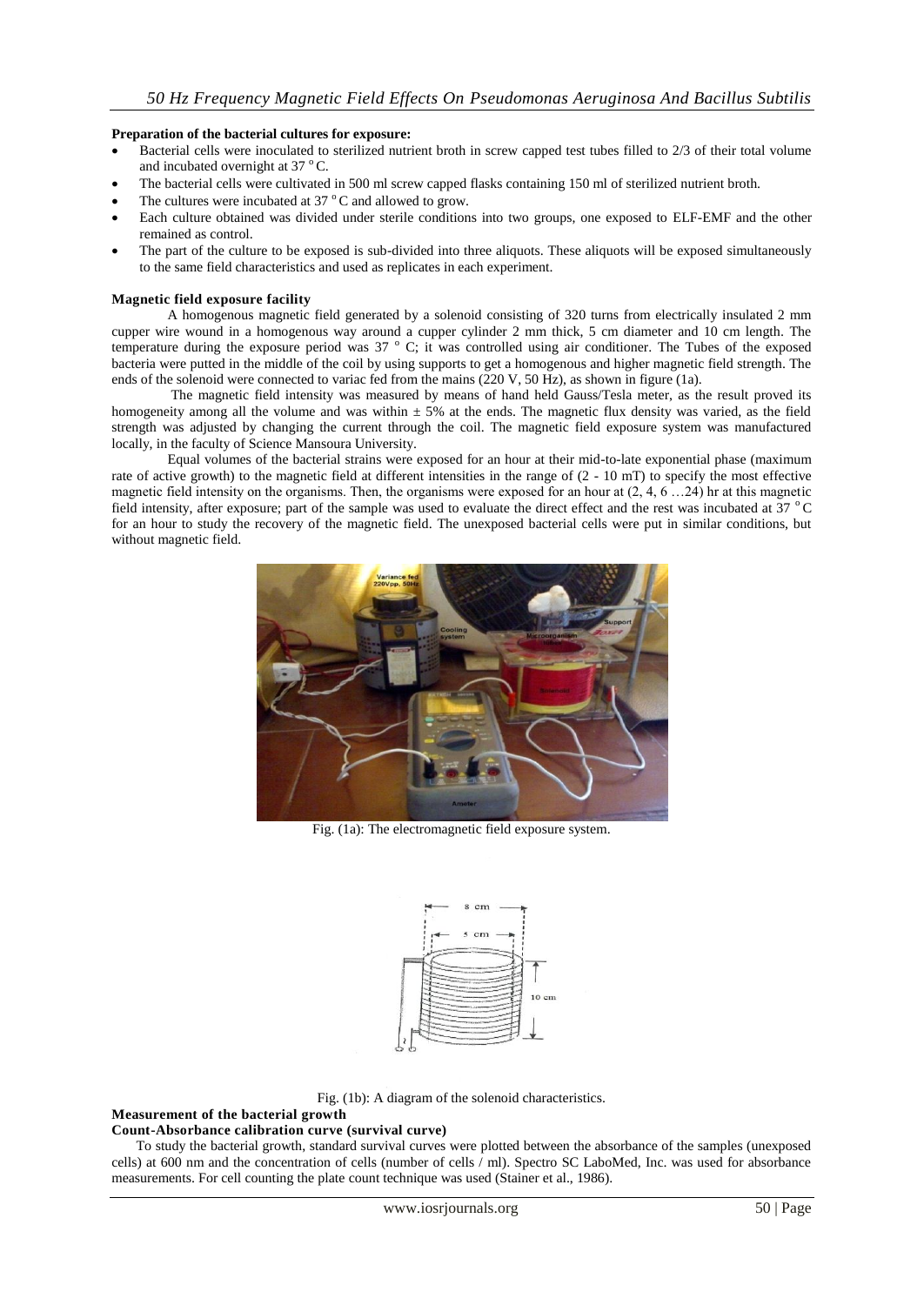# **III. Method:**

- Appropriate dilutions of the bacterial cells were used to inoculate nutrient agar plates.
- Inoculated plates then incubated at  $37<sup>o</sup>$  C for 24 hr.
- By counting the number of colonies developed after incubation and multiplying it with the dilution factor, the number of cells in the initial population is determined.

## **Growth characteristics of exposed and unexposed cells**

 Equal volumes from every bacterial strain were incubated for 24 hr. These strains exposed at different periods, the first volume exposed after two hours of incubation, the second volume exposed after four hours, the third volume exposed after six hours and so on until 24 hr. For each exposure volume there was a corresponding control volume.The absorbance of each volume was measured.

## **Growth rate**

 The growth rates of the selected volumes (direct and late effect) were studied through measuring the absorbance at wavelength 600 nm of the viable cells after  $(2, 4 \text{ and } 6, \ldots, 24 \text{ hr})$  and then plotted as a function of time.

## **Method:**

- By using a sterilized platinum loop, bacterial cells (either control or exposed) from selected volumes were inoculated into sterilized 500 ml screw-capped flasks containing 150 ml sterilized nutrient broth.
- The cultures are incubated at 37  $\degree$  C, but the incubation was interrupted each two hours for about 1 min, as a sample is taken for absorbance measurements (each reading was taken three times and the average was taken).
- The absorbance of the cultures then plotted as a function of the incubation time.

## **Antibiotic sensitivity test**

 Selected isolates of pathogenic bacteria were subjected sensitivity testing using 5 different antimicrobial agents, which represents susceptibility breakpoint for all antimicrobial agents used in the antibacterial sensitivity testing.

Discs as well as zone reading chart were supplied by BBL™. The sensitivity tests were carried twice for each microorganism, before and after exposure to magnetic fields. Antimicrobial sensitivity tests were carried out and performed by the procedure outlined by the National Committee for (Clinical Laboratory standards, 1984).

 The sensitivity test was done using Iso-Sensitest agar (Oxide), this medium is used primarily for the antimicrobial disc-agar diffusion procedure, the so-called disc method, which is one of the most useful and widely used tests for antimicrobial susceptibility of microorganisms.

 In this work the antibiotic sensitivity test was made as a comparative study between unexposed bacterial cells and the exposed ones, and nutrient agar was used as culture medium. The antibiotics used in this study were chosen to be with different modes of action, and they were: Amikacin, 30  $\mu$ m, Rifampin, 5  $\mu$ m, Norfloxacin, 10  $\mu$ m, Ceftriaxone, 30  $\mu$ m and Rifampin, 5 µm.

 The method used to measure the sensitivity of the bacterial cells toward different antibiotics was disc method by Bauru-Kirby technique (Baker et al., 1980). The diameters of the inhibition or stimulation zone were measured after 24 hr.

#### **Method:**

- Using  $150 \times 15$  mm plates, about 60 ml of sterile molten nutrient agar was poured into each plate. To give a uniform agar layer of depth 4 mm.
- The plates were allowed to dry at  $37 \degree$  C for 30 min.
- Using sterile cotton-wool swab, the micro-organisms were equally distributed over the agar surface.
- As soon as possible and not later than 15 min after the inoculation of plates, the antibiotic disks were applied in order that diffusion and growth proceed simultaneously. Disks were arranged at least 15 mm from the edge of the plate and 20 mm apart of each other.
- The plates were incubated at 37  $\mathrm{^{\circ} C}$  for 24 hr.
- The diameter of each zone of inhibition was then measured to the nearest mm using ruler stick.

#### **Statistical evaluation**

 The statistical analysis of the biological data was used according to (Harnet, 1994) by calculating arithmetic means and standard deviations for dielectric measurements. The average readings of 5 runs were used.

# **IV. Results**

## *P. aeruginosa* **studies**

**Survival curve:** Fig. (2) illustrates the variation of the sample absorbance measured at 600 nm as a function of the number of microorganisms in cfu / ml (N). The plot shows a linear dependence of the absorbance on the number of microorganisms in count / ml. By using this relation we can calculate the number of microorganisms / ml from the measured value of its absorbance (A).

The linear dependence can be easily represented by the relation;

 $N = 5 \times 10^{-12}$  A (1)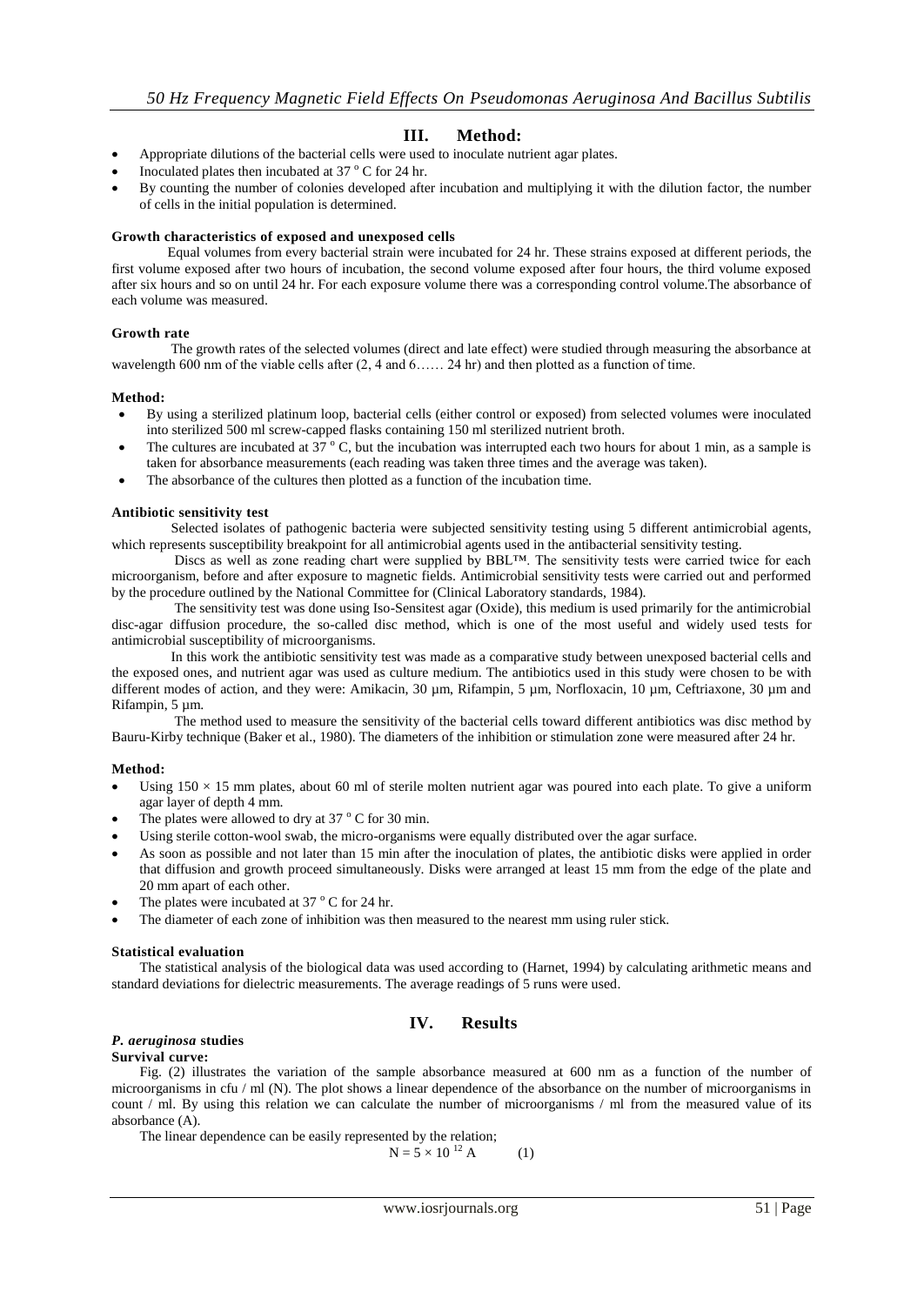

Fig. (2): Calibration curve between the number of *P. aeruginosa* cells / ml and absorbance at 600 nm.

#### **Growth curve characteristics for unexposed** *P. aeruginosa* **sample**

 Fig. (3) illustrates the changes in the absorbance of the bacterial suspension as a function of incubation time for 24 hr. It is clear from the figure that the lag phase ended after two hours followed by exponential growth period ended after 14 hr. and followed by the stationary phase.



Fig. (3): Growth curve characteristics for unexposed *P. aeruginosa*.

## **Effects of ELF electromagnetic field on** *P. aeruginosa* **cells**

 Fig. (4a) shows a histogram for the absorbance at 600 nm of the bacterial samples after being exposed at their maximum rate of active growth, after (10 hrs) of incubation, to (50 Hz) electromagnetic field of different intensities in the range of (2 - 10 mT) for one hour relative to their control.

 Fig. (4b) shows a histogram for the absorbance at 600 nm of the bacterial samples one hour after being exposed at their maximum rate of active growth after (10 hrs) of incubation to (50 Hz) electromagnetic field of different intensities in the range of (2 - 10 mT) for one hour relative to their control.

 The results indicated that there were convergent results for both exposed and recovery study as compared with unexposed. This may indicate that none of the used magnetic field inductions (2 - 10 mT) has an obvious effect on the growth of *P. aeruginosa.* Therefore, the experiment had been stopped at this stage of findings.



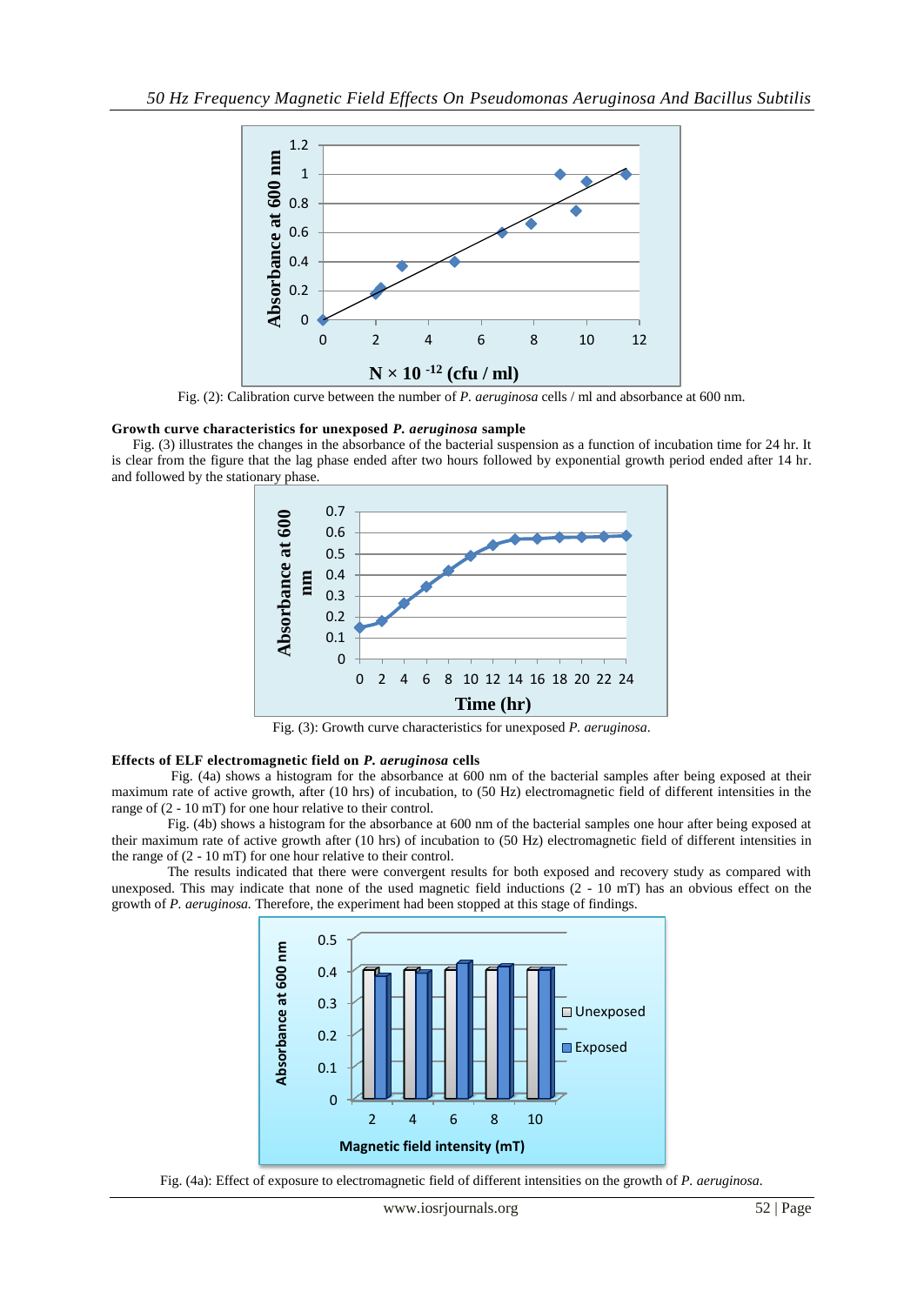

Fig. (4b): Effect of exposure to electromagnetic field of different intensities on the growth of *P. aeruginosa* one hour after exposure.

#### **Effects on the growth characteristics curve of** *P. aeruginosa* **bacteria**

 Fig. (5) illustrates the changes in the absorbance at 600 nm of the bacterial suspensions as a function of the incubation after being exposed to the electromagnetic field (4 mT - 50 Hz) for one hour relative to their control.

 It is clear from the figure that the growth of the microorganism had not been differ broudly from exposed samples, which indicated that the irradiation of the samples with electromagnetic fields caused very week effect on the growth of *P. aeruginosa* bacteria*.*



Fig. (5): Growth curve characteristics for unexposed *P. aeruginosa* cell.

## **Effects on the antimicrobial sensitivity**

 Table (1) illustrates the antibiotic sensitivity of *P. aeruginosa* cells after exposure to electromagnetic field as compared with unexposed at the periods of (14 hr). The antibiotics used have different modes of action on the microorganism.

 It is clear from the table that there was a little decrease in the sensitivity of exposed cells to the antibiotics Amikacin, Ceftriaxone, Norfloxacin, Rifampin and Ciprofloxacin as revealed in the increase of the zone diameter of the microorganism. These results indicate that the viability of cells exposed at (14 hr) decreased as compared with the unexposed cells as an inhibition case.

 All these results indicate that there are small effects of the used electromagnetic field to drug mode of action on bacterial cell.

| anie |  |
|------|--|
|------|--|

The antibiotic sensitivity of *P. aeruginosa* cells after exposure to electromagnetic field as compared with unexposed at the period of (14 hr).

|                        |                                     | Inhibition zone diameter in (cm)     |                |                 |
|------------------------|-------------------------------------|--------------------------------------|----------------|-----------------|
| Antibiotic             | <b>Disc</b><br>content<br>$(\mu g)$ | Mode of action                       | Unexposed      | Exposed (14 hr) |
| Amikacin               |                                     | Inhibition of protein                |                |                 |
| (AN)                   | 30                                  | synthesis                            | 1.5            | 1.5             |
| Ceftriaxone (CRO)      | 30                                  | Inhibition of cell wall<br>synthesis | $\overline{c}$ | 1.9             |
| Norfloxacin (NOR)      | 10                                  | Inhibition of DNA<br>respiration     | 2.9            | 2.8             |
| Rifampin<br>(RA)       |                                     | Inhibition of RNA<br>transcription   | 1.1            | 0.9             |
| Ciprofloxacin<br>(CIP) |                                     | Inhibition of DNA<br>synthesis       | 1.5            | 1.4             |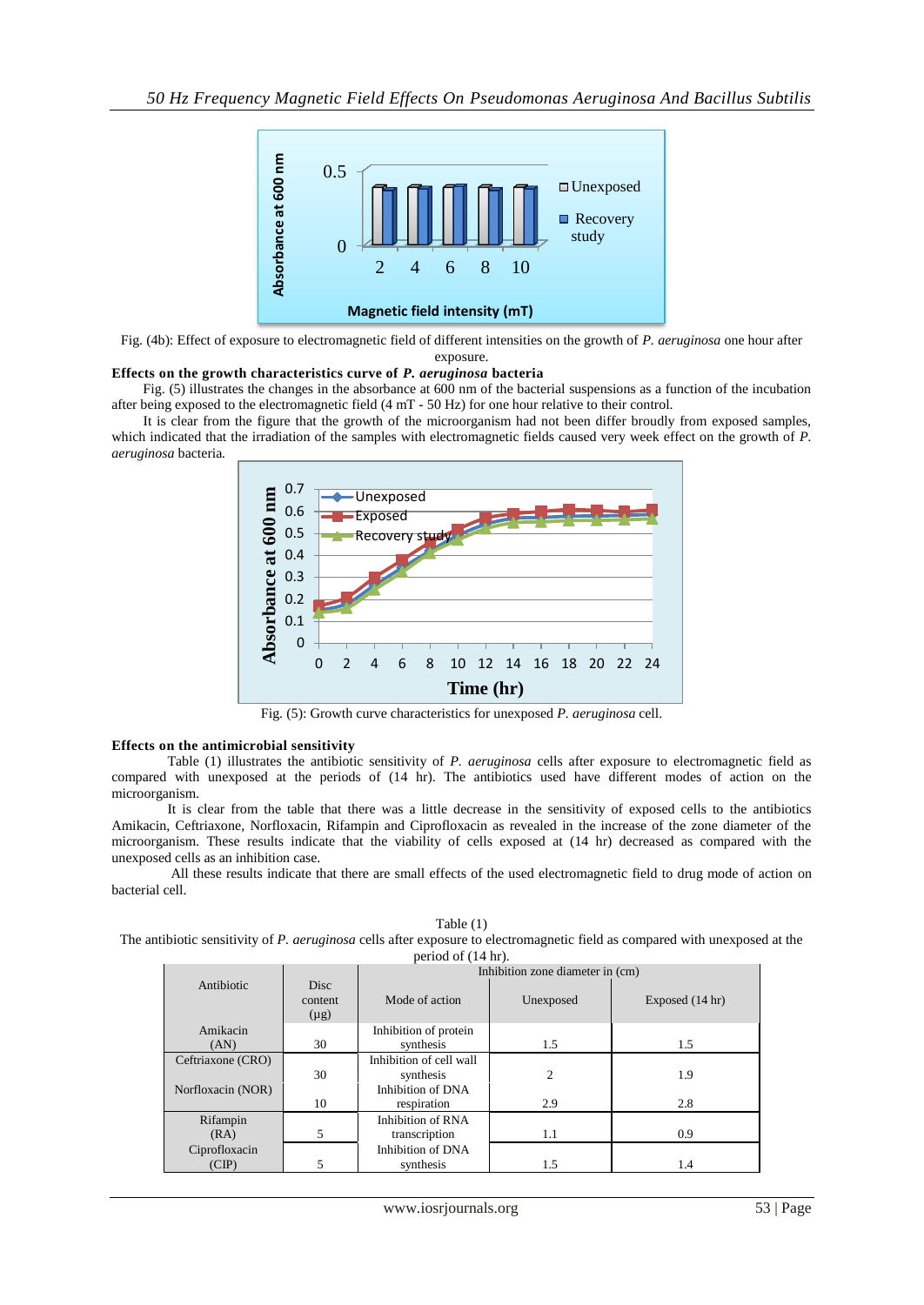## *B. subtilis* **studies**

## **Survival curve**

 Fig. (6) illustrates the variation of the sample absorbance measured at 600 nm as a function of the number of microorganisms in cfu / ml (N). The plot shows a linear dependence of the absorbance on the number of microorganisms in count / ml. By using this relation we can calculate the number of microorganisms / ml from the measured value of its absorbance (A).

The linear dependence can be easily represented by the relation;



Fig. (6): Calibration curve between the number of *B. subtilis* cells / ml and absorbance at 600 nm.

#### **Growth curve characteristics for unexposed** *B. subtilis* **sample**

 Fig. (7) illustrates the changes in the absorbance of the bacterial suspension as a function of incubation time for 24 hr. It is clear from the figure that the lag phase ended after two hours followed by exponential growth period ended after 14 hr and followed by the stationary phase.



Fig. (7): Growth curve characteristics for unexposed *B. subtilis.*

#### **Effects of ELF electromagnetic field on** *B. subtilis* **cells**

 Fig. (8a) shows a histogram for the absorbance at 600 nm of the bacterial samples after being exposed at their maximum rate of active growth, after (10 hrs) of incubation, to (50 Hz) electromagnetic field of different intensities in the range of (2 - 10 mT) for one hour relative to their control.

 Fig. (8b) shows a histogram for the absorbance at 600 nm of the bacterial samples one hour after being exposed at their maximum rate of active growth after (10 hrs) of incubation to (50 Hz) electromagnetic field of different intensities in the range of (2- 10 mT) for one hour relative to their control.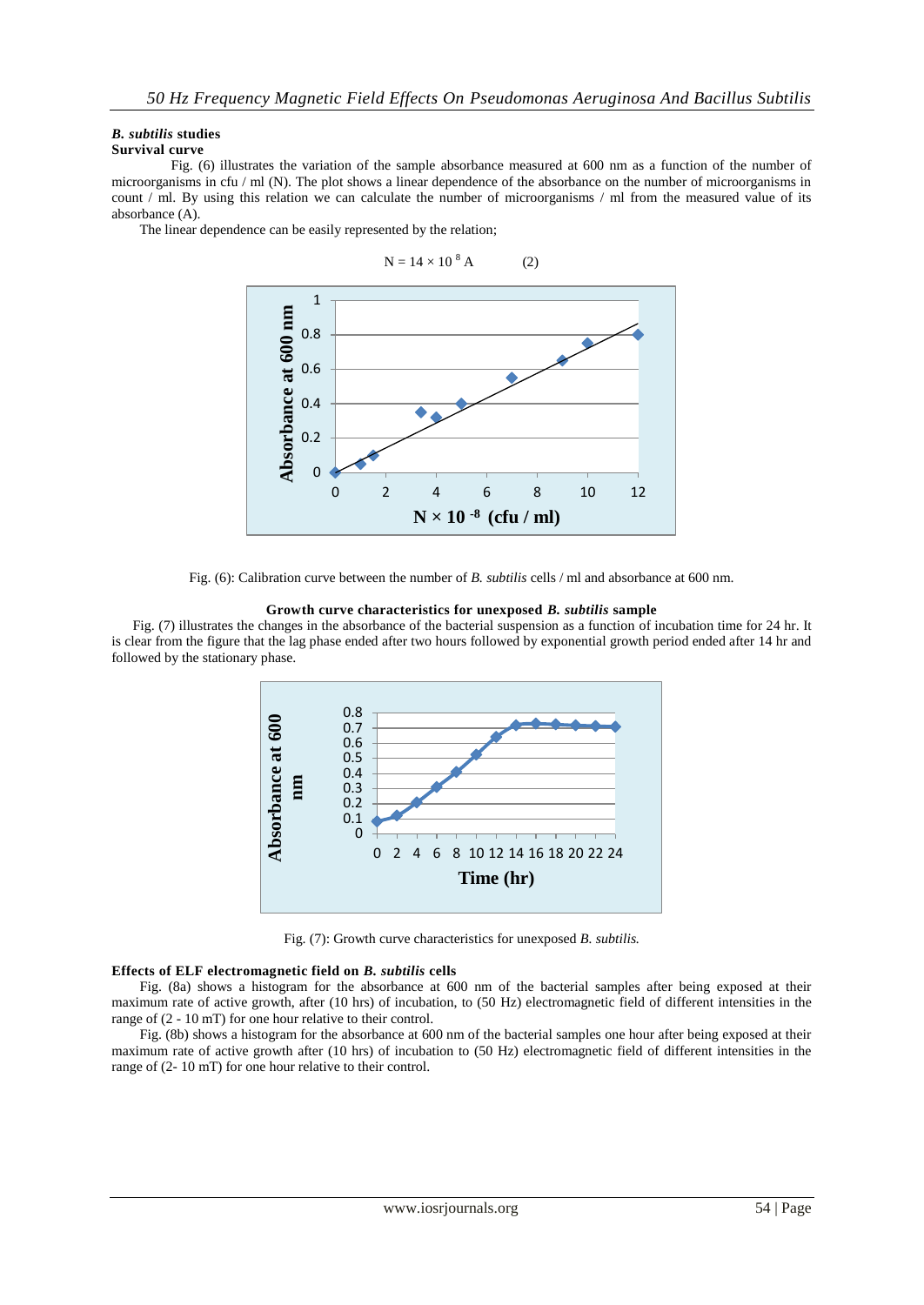

Fig. (8a): Effect of exposure to electromagnetic field of different intensities on the growth of *B. subtilis*.



Fig. (8b): Effect of exposure to electromagnetic field of different intensities on the growth of *B. subtilis* one hour after exposure.

 The results indicated that the maximum inhibition in growth was for samples exposed at (4 mT) for both exposed and recovery study as compared with unexposed. Therefore the further studies were concerned only with this magnetic field induction effects.

#### **Effects on the growth characteristics curve of the** *B. subtilis bacteria*

 Fig. (9) illustrates the changes in the absorbance at 600 nm of the bacterial suspensions as a function of the incubation after being exposed to the electromagnetic field (4 mT - 50 Hz) for one hour relative to their control.

 It is clear from the figure and table (2) that the lag phase for the growth of the microorganism had been shifted to higher values for exposed samples, which indicated that the irradiation of the samples with electromagnetic fields for one hour caused lately active growth for the microorganism.

 Also, the absorbance of the exposed sample decreased and in accordance with equation (2), there is a decrease in the cells number and consequently an inhibition case for the bacteria.

Moreover, we used the period of 14 hr for investigating the effect of the electromagnetic field (4 mT - 50 Hz) on the antibiotic sensitivity of *B. subtilis* cells.



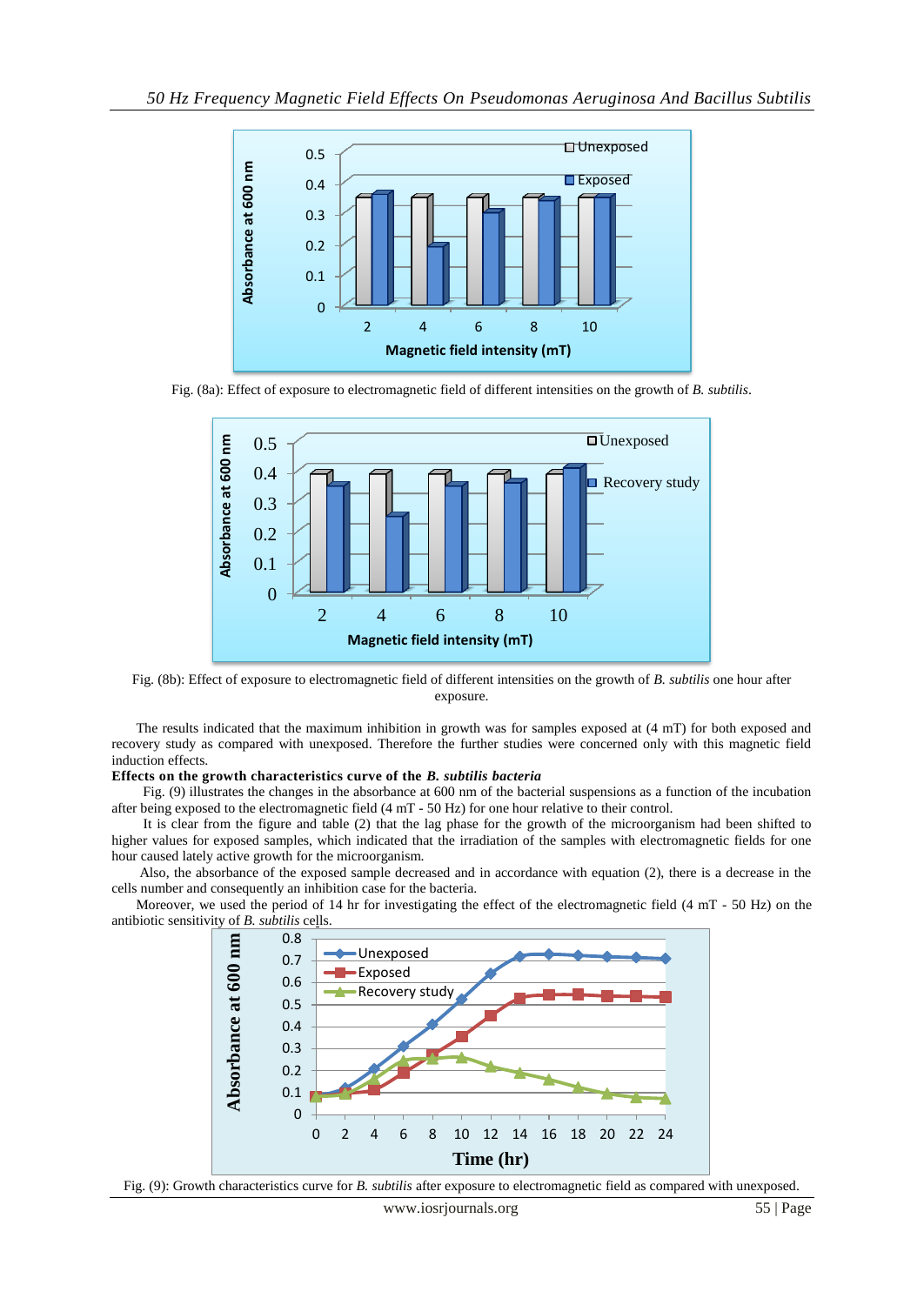| exposure to the electromagnetic field. |                       |                                            |                                            |                                          |
|----------------------------------------|-----------------------|--------------------------------------------|--------------------------------------------|------------------------------------------|
| Samples                                | Lag<br>phase<br>(hrs) | Exponential phase (hrs)<br>(Active Growth) | Stationary phase (hrs)<br>(Maximum Growth) | No. of cells / ml at<br>Stationary phase |
| Unexposed                              |                       | 10                                         | 14                                         | $10.08 \times 10^{-8}$                   |
| Exposed                                | 4                     | 10                                         | 14                                         | $7.42 \times 10^{-8}$                    |
| Recovery study                         | $\gamma$              |                                            | 6                                          | $3.43 \times 10^{-8}$                    |

Table (2) Growth characteristics of *B. subtilis* cells before and after

## **Effects on the antimicrobial sensitivity**

 Table (3) illustrates the antibiotic sensitivity of *B. subtilis* cells after exposure to electromagnetic field as compared with unexposed at the periods of (14 hr). The antibiotics used have different modes of action on the microorganism.

Table (3)

The antibiotic sensitivity of *B. subtilis* cells after exposure to electromagnetic field as compared with unexposed at the period of  $(14 \text{ hr})$ .

|                   |                                     | 0111117                          |                |                 |
|-------------------|-------------------------------------|----------------------------------|----------------|-----------------|
|                   |                                     | Inhibition zone diameter in (cm) |                |                 |
| Antibiotic        | <b>Disc</b><br>content<br>$(\mu g)$ | Mode of action                   | Unexposed      | Exposed (14 hr) |
| Amikacin          |                                     | Inhibition of protein            |                |                 |
| (AN)              | 30                                  | synthesis                        | $\mathfrak{D}$ | 2.7             |
| Ceftriaxone (CRO) |                                     | Inhibition of cell wall          |                |                 |
|                   | 30                                  | synthesis                        | 1.6            | 1.9             |
| Norfloxacin (NOR) |                                     | Inhibition of DNA                |                |                 |
|                   | 10                                  | respiration                      | 2.2            | 1.8             |
| Rifampin          |                                     | Inhibition of RNA                |                |                 |
| (RA)              |                                     | transcription                    | 1.4            | 1.6             |
| Ciprofloxacin     |                                     | Inhibition of DNA                |                |                 |
| (CIP)             |                                     | synthesis                        | 1.5            | 1.1             |

 It is clear from the table that there was a decrease in the sensitivity of exposed cells to the antibiotics Amikacin, Ceftriaxone and Rifampin as revealed in the increase of the zone diameter of the microorganism. These results indicate that the viability of cells exposed at (14 hr) decreased as compared with the unexposed cells as an inhibition case. And, also it illustrates an increase in the sensitivity of exposed cells to Norfloxacin and Ciprofloxacin as revealed in the decrease of zone diameter of the microorganism of that volume. These results indicated that the exposed cells at (14 hr) became more resistant to these antibiotics, as a stimulation case.

 All these results indicate that there are effects of the used electromagnetic field to drug mode of action on bacterial cell through inhibition of protein synthesis, cell wall synthesis, RNA transcription and DNA respiration and synthesis.

## **V. Discussion**

 From the data concerning the effects of ELF-EMF on *P. aeruginosa* convergent results for exposed samples relative to unexposed as shown in figures (4.1 a &b). This may indicate that none of the used magnetic field inductions (2 -10 mT) has an obvious effect on the growth of *P. aeruginosa.* Therefore, the experiments had been stopped at this stage of findings.

 These results could be explained according to the fact that *P. aeruginosa* known to enter into a dormant state referred to as the "**V**iable **B**ut **N**on **C**ulturable state" **(VBNC)** as well as to form biofilm, constituted of sessile aggregated cells embedded in a matrix in which cells organize themselves into microbial communities establishing a sort of "free multicellularity" *(Donlan and Costerton, 2002; Oliver, 2005)*, to adapt themselves against stress induced by the exposure to ELF-EMF.

 It is worthy to mention here that the solenoid available in our laboratory could generate magnetic flux density of maximum (10 mT) that intensities exceed this value would be accompanied with a large amount of heat that could affect on our results. Therefore, it was not possible to study the effect of higher intensities on the microorganisms.

 From the data concerning the effects of ELF-EMF on *B. subtilis* a remarkable inhibition in the growth of exposed relative to unexposed cells was achieved at electromagnetic field of  $(50 Hz - 4 mT)$  as compared with other intensities, as shown in figures (4.2a & b), which may indicate that this magnetic field induction had a great effect on the biological activity of the cells.

 In addition, remarkable changes in the growth characteristics could be easily detected as the absorbance decreased which indicate a decrease in the cells number and consequently an inhibition case for the bacteria.

 Also, the antibiotic sensitivity test of *B. subtilis* cells indicated that the used electromagnetic field could cause either a decrease or an increase in the sensitivity of exposed cells resulted in either inhibition or stimulation case for the bacteria depending on the drug mode of action on the bacterial cell.

 All the results of the recovery study indicated that the studied microorganisms could switch on new pathways to adapt themselves against stress induced by exposure to EMFs aimed at their preservation *(Bjedov et al., 2003)* as the transposition which represents an important source of genetic variability can be induced *(Lamrani et al., 1999; Del Re et al., 2004)*. In